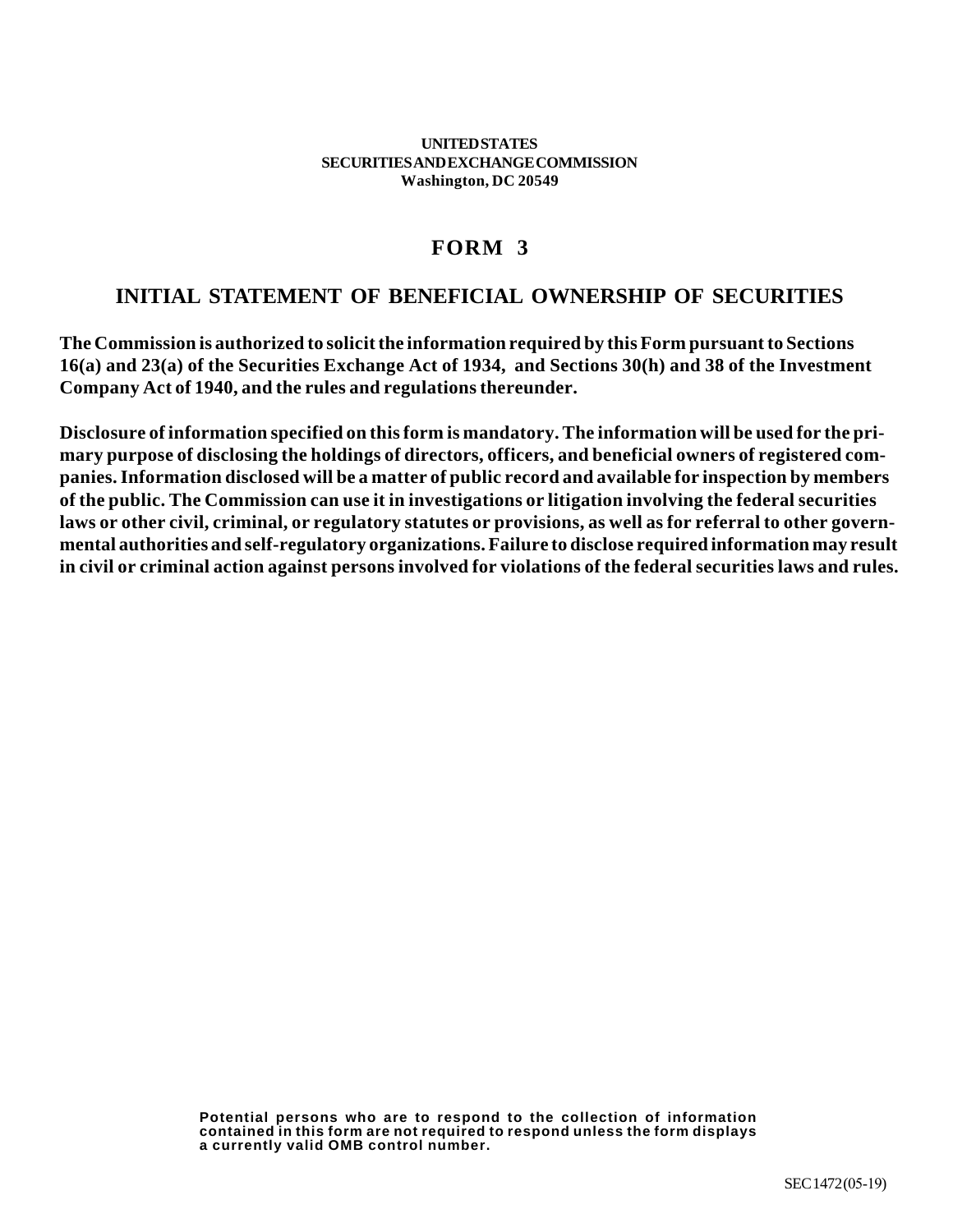# **GENERAL INSTRUCTIONS**

# **1. Who Must File**

(a) This Form must be filed by the following persons ("reporting person"):

(i) any director or officer of an issuer with a class of equity securities registered pursuant to Section 12 of the Securities Exchange Act of 1934 ("Exchange Act"); (*Note*: Title is not determinative for purposes of determining "officer" status. *See* Rule 16a-1(f) for the definition of "officer");

(ii) any beneficial owner of greater than 10% of a class of equity securities registered under Section 12 of the Exchange Act, as determined by voting or investment control over the securities pursuant to Rule 16a-1(a)(l) ("ten percent holder");

(iii) Removed and Reserved.

(iv) any officer, director, member of an advisory board, investment adviser, affiliated person of an investment adviser or beneficial owner of more than 10% of any class of outstanding securities (other than short-term paper) of a registered closed-end investment company, under Section 30(h) of the Investment Company Act of 1940; and

(v) any trust, trustee, beneficiary or settlor required to report pursuant to Rule 16a-8.

(b) If a reporting person is not an officer, director, or ten percent holder, the person should check "other" in Item 5 (Relationship of Reporting Person to Issuer) and describe the reason for reporting status in the space provided.

(c) If a person described above does not beneficially own any securities required to be reported (*See* Rule 16a-1 and Instruction 5), the person is required to file this Form and state that no securities are beneficially owned.

# **2. When Form Must be Filed**

(a) This Form must be filed within 10 days after the event by which the person becomes a reporting person (*i.e.*, officer, director, ten percent holder or other person). This Form and any amendment is deemed filed with the Commission or the Exchange on the date it is received by the Commission or the Exchange, respectively. *See*, however, Rule 16a-3(h) regarding delivery to a third party business that guarantees delivery of the filing no later than the specified due date.

(b) A reporting person of an issuer that is registering securities for the first time under Section 12 of the Exchange Act must file this Form no later than the effective date of the registration statement.

(c) A separate Form shall be filed to reflect beneficial ownership of securities of each issuer.

# **3. Where Form Must be Filed**

(a) A reporting person must file this Form in electronic format via the Commission's Electronic Data Gathering Analysis and Retrieval System (EDGAR) in accordance with EDGAR rules set forth in Regulation S-T (17 CFR Part 232), except that a filing person that has obtained a hardship exception under Regulation S-T Rule 202 (17 CFR 232.202) may file the Form in paper. For assistance with technical questions about EDGAR or to request an access code, call the EDGAR Filer Support Office at (202) 942-8900. For assistance with questions about the EDGAR rules, call the Office of EDGAR and Information Analysis at (202) 942-2940.

(b) At the time this Form or any amendment is filed with the Commission, file one copy with each Exchange on which any class of securities of the issuer is registered. If the issuer has designated a single Exchange to receive Section 16 filings, the copy shall be filed with that Exchange only.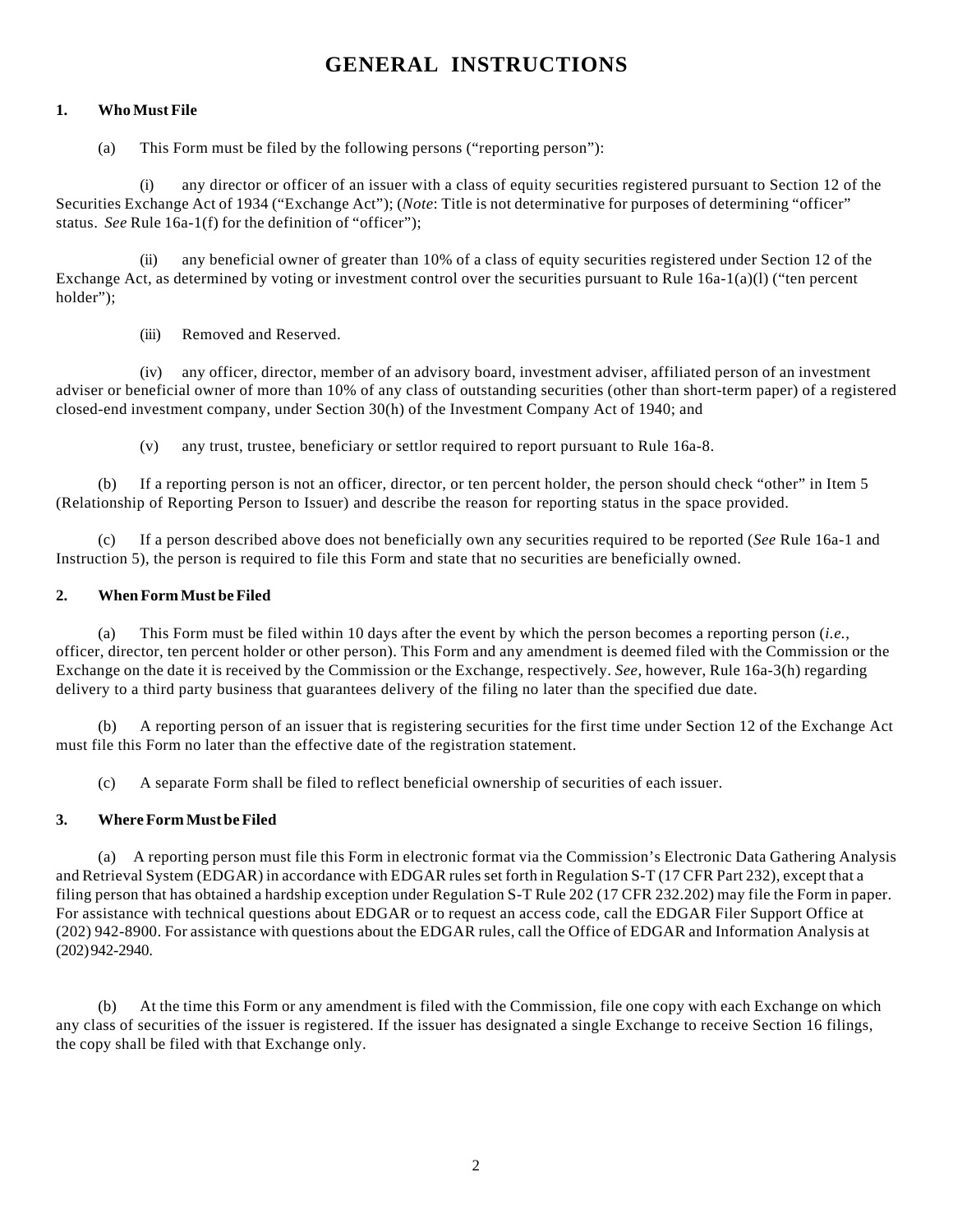### (c) [Removed and Reserved]

#### **4. Class of Securities Reported**

(a) (i) Persons reporting pursuant to Section  $16(a)$  of the Exchange Act shall include information as to their beneficial ownership of any class of equity securities of the issuer, even though one or more of such classes may not be registered pursuant to Section 12 of the Act.

- (ii) Removed and Reserved.
- include information as to their beneficial ownership of any class of securities (equity or debt) of (iii) Persons reporting pursuant to Section 30(h) of the Investment Company Act of 1940 shall the registered closed-end investment company (other than "short-term paper" as defined in Section 2(a)(38) of the Investment Company Act).

(b) The title of the security should clearly identify the class, even if the issuer has only one class of securities outstanding;for example, "Common Stock," "Class A Common Stock," "Class B Convertible Preferred Stock," etc.

The amount of securities beneficially owned should state the face amount of debt securities (U.S. Dollars) or the number of equity securities, whichever is appropriate.

# **5. Holdings Required to be Reported**

(a) *General Requirements*. Report holdings of each class of securities of the issuer beneficially owned as of the date of the event requiring the filing of this Form. *See* Instruction 4 as to securities required to be reported.

# (b) *Beneficial Ownership Reported (Pecuniary Interest)*.

(i) Although for purposes of determining status as a ten percent holder, a person is deemed to beneficially own securities over which that person has voting or investment control (see Rule  $16a-1(a)(1)$ ), for reporting purposes, a person is deemed to be the beneficial owner of securities if that person has or shares the opportunity, directly or indirectly, to profit or share in any profit derived from a transaction in the securities ("pecuniary interest"). See Rule 16a-1(a)(2). See also Rule 16a-8 for the application of the beneficial ownership definition to trust holdings and transactions.

(ii) Both direct and indirect beneficial ownership of securities shall be reported. Securities beneficially owned directly are those held in the reporting person's name or in the name of a bank, broker or nominee for the account of the reporting person. In addition, securities held as joint tenants, tenants in common, tenants by the entirety, or as community property are to be reported as held directly. If a person has a pecuniary interest, by reason of any contract, understanding or relationship (including a family relationship or arrangement) in securities held in the name of another person, that person is an indirect beneficial owner of those securities. *See* Rule 16a-1(a)(2)(ii) for certain indirect beneficial ownerships.

(iii) Report securities beneficially owned directly on a separate line from those beneficially owned indirectly. Report different forms of indirect ownership on separate lines. The nature of indirect ownership shall be stated as specifically as possible; for example, "By Self as Trustee for X," "By Spouse," "By X Trust," "By Y Corporation," etc.

(iv) In stating the amount of securities owned indirectly through a partnership, corporation, trust, or other entity, report the number of securities representing the reporting person's proportionate interest in securities beneficially owned by that entity. Alternatively, at the option of the reporting person, the entire amount of the entity's interest may be reported. *See* Rule 16a-1(a)(2)(ii)(B) and Rule 16a-1(a)(2)(iii).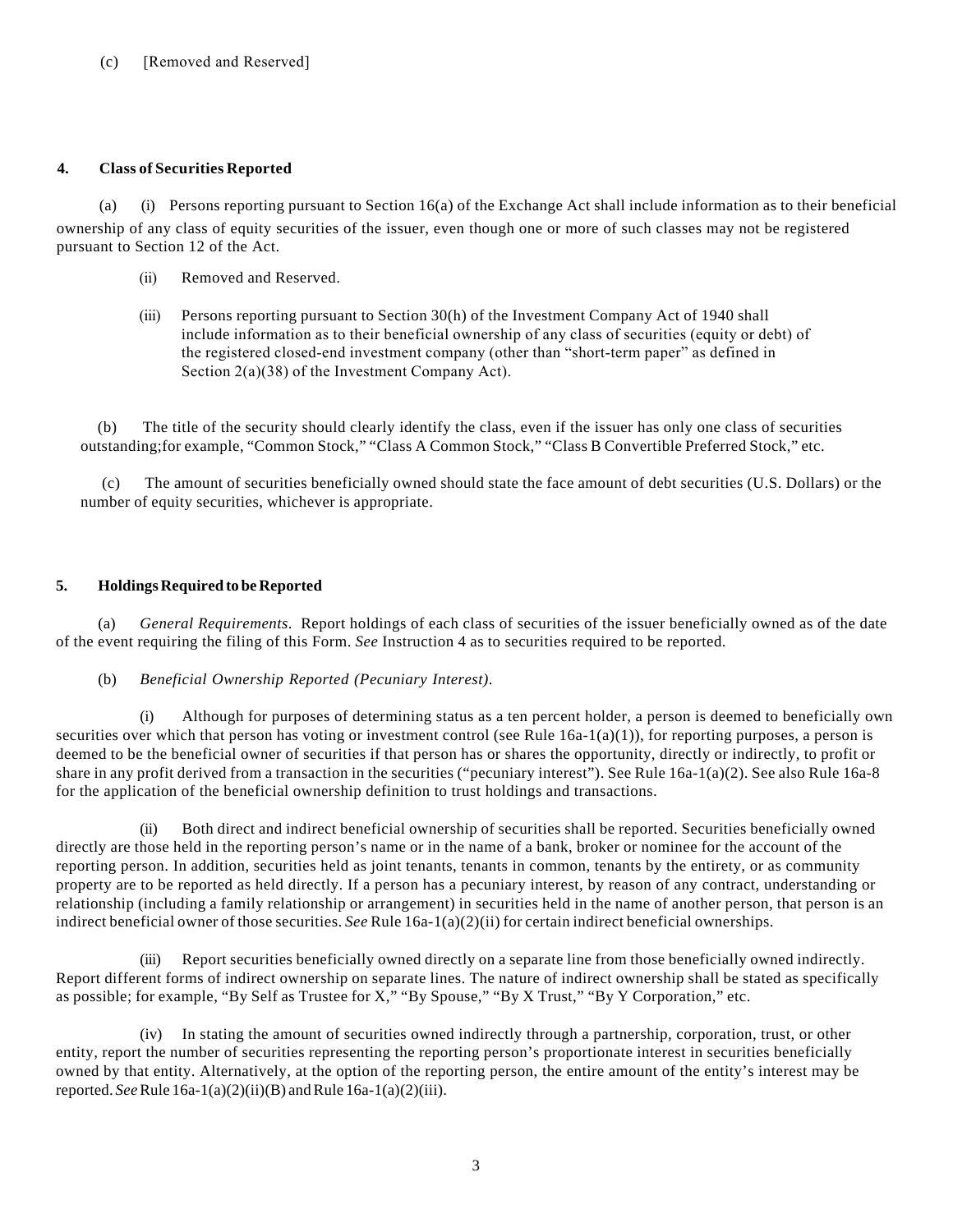(v) Where more than one person beneficially owns the same equity securities, such owners may file Form 3 individually or jointly. Joint and group filings may be made by any designated beneficial owner. Holdings of securities owned separately by any joint or group filer are permitted to be included in the joint filing. Indicate only the name and address of the designated filer in Item 1 of Form 3 and attach a list of the names and addresses of each other reporting person. Joint and group filings must include all required information for each beneficial owner, and such filings must be signed by each beneficial owner, or on behalf of such owner by an authorized person.

If this Form is being filed in paper pursuant to a hardship exemption and the space provided for signatures is insufficient, attach a signature page. If this Form is being filed in paper, submit any attached listing of names or signatures on another Form 3, copy of Form 3 or separate page of 8 ½ by 11 inch white paper, indicate the number of pages comprising the report (Form plus attachments) at the bottom of each report page (*e.g.*, 1 of 3, 2 of 3, 3 of 3), and include the name of the designated filer and information required by Items 2 and 3 of the Form on the attachment.

See Rule 16a-3(i) regarding signatures.

# (c) *Non-Derivative and Derivative Securities*.

(i) Report non-derivative securities beneficially owned in Table I and derivative securities (*e.g.*, puts, calls, options, warrants, convertible securities, or other rights or obligations to buy or sell securities) beneficially owned in Table II. Derivative securities beneficially owned that are both equity securities and convertible or exchangeable for other equity securities (*e.g.*, convertible preferred securities) should be reported only on Table II.

The title of a derivative security and the title of the equity security underlying the derivative security should be shown separately in the appropriate columns in Table II. The "puts" and "calls" reported in Table II include, in addition to separate puts and calls, any combination of the two, such as spreads and straddles. In reporting an option in Table II, state whether it represents a right to buy, a right to sell, an obligation to buy, or an obligation to sell the equity securities subject to the option.

(iii) Describe in the appropriate columns in Table II characteristics of derivative securities, including title, exercise or conversion price, date exercisable, expiration date, and the title and amount of securities underlying the derivative security.

(iv) Securities constituting components of a unit shall be reported separately on the applicable table (*e.g.*, if a unit has a non-derivative security component and a derivative security component, the non-derivative security component shall be reported in Table I and the derivative security component shall be reported in Table II). The relationship between individual securities comprising the unit shall be indicated in the space provided for explanation of responses.

# **6. Additional Information**

(a) If the space provided in the line items on the electronic Form is insufficient, use the space provided for footnotes. If the space provided for footnotes is insufficient, create a footnote that refers to an exhibit to the form that contains the additional information.

(b) If the space provided in the line items on the paper Form or space provided for additional comments is insufficient, attach another Form 3, copy of Form 3 or separate 8 ½ by 11 inch white paper to Form 3, completed as appropriate to include the additional comments. Each attached page must include information required in Items 1, 2 and 3 of the Form. The number of pages comprising the report (Form plus attachments) shall be indicated at the bottom of each report page (*e.g.*, 1 of 3, 2 of 3, 3 of 3).

(c) If one or more exhibits are included, whether due to a lack of space or because the exhibit is, by nature, a separate document (*e.g.*, a power of attorney), provide a sequentially numbered list of the exhibits in the Form. Use the number "24" for any power of attorney and the number "99" for any other exhibit. If there is more than one of either such exhibit, then use numerical subparts. If the exhibit is being filed as a confirming electronic copy under Regulation S-T Rule 202(d) (17 CFR 232.202(d)), then place the designation "CE" (confirming exhibit) next to the name of the exhibit in the exhibit list. If the exhibit is being filed in paper pursuant to a hardship exception under Regulation S-T Rule 202 (17 CFR 232.202), then place the